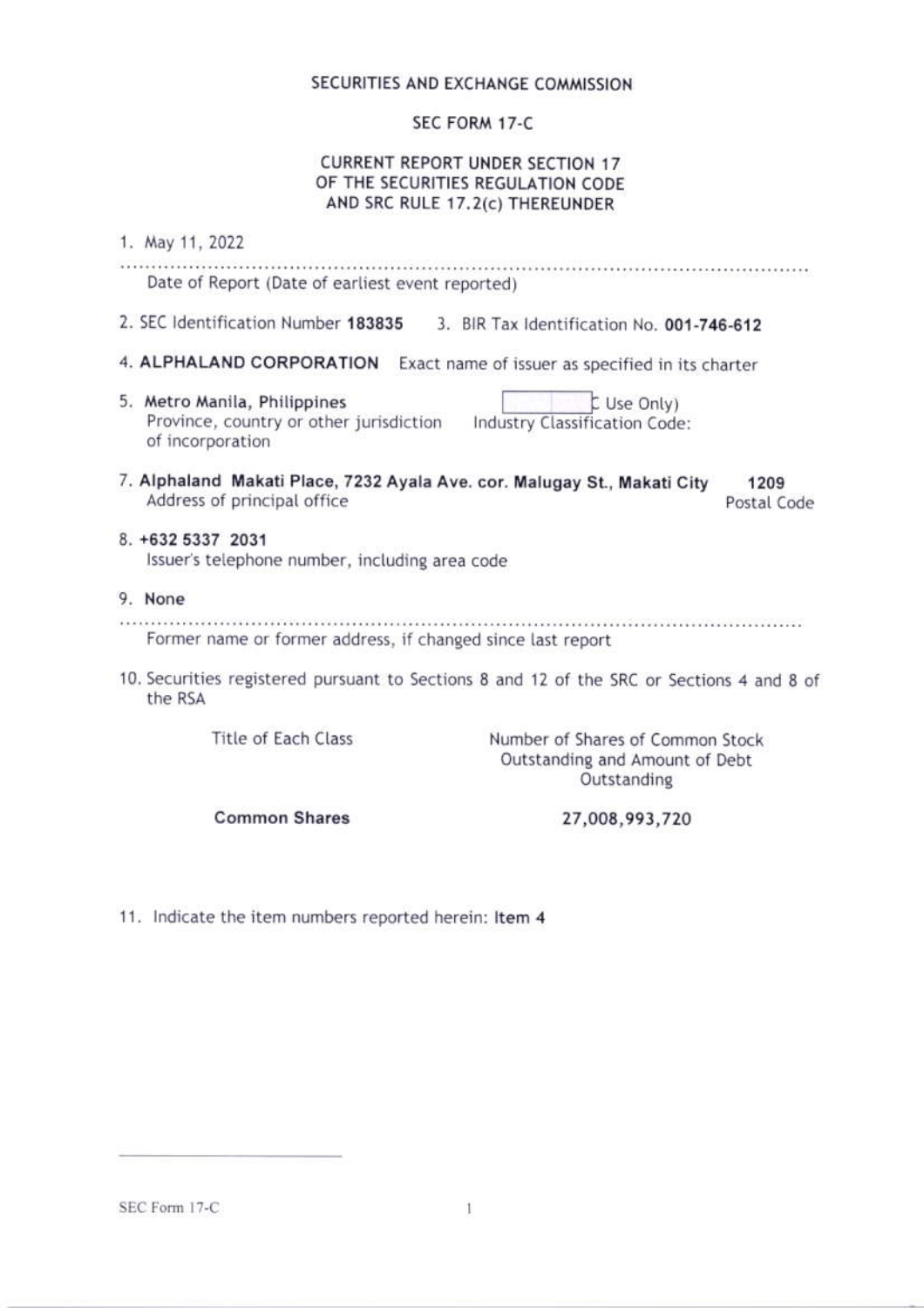# Item 4. List of Stockholders

Enclosed is the list of stockholders of the Company as of record of 11 May 2022 who are entitled to notice and to vote at the annual stockholder's meeting of Alphaland Corporation ("the Company") to be held on 26 May 2022.

#### **SIGNATURES**

Pursuant to the requirements of the Securities Regulation Code, the Issuer has duly caused this report to be signed on its behalf by the undersigned hereunto duly authorized.

**ALPHALAND CORPORATION** *Issuer* 

13 May 2022 Date

Secretary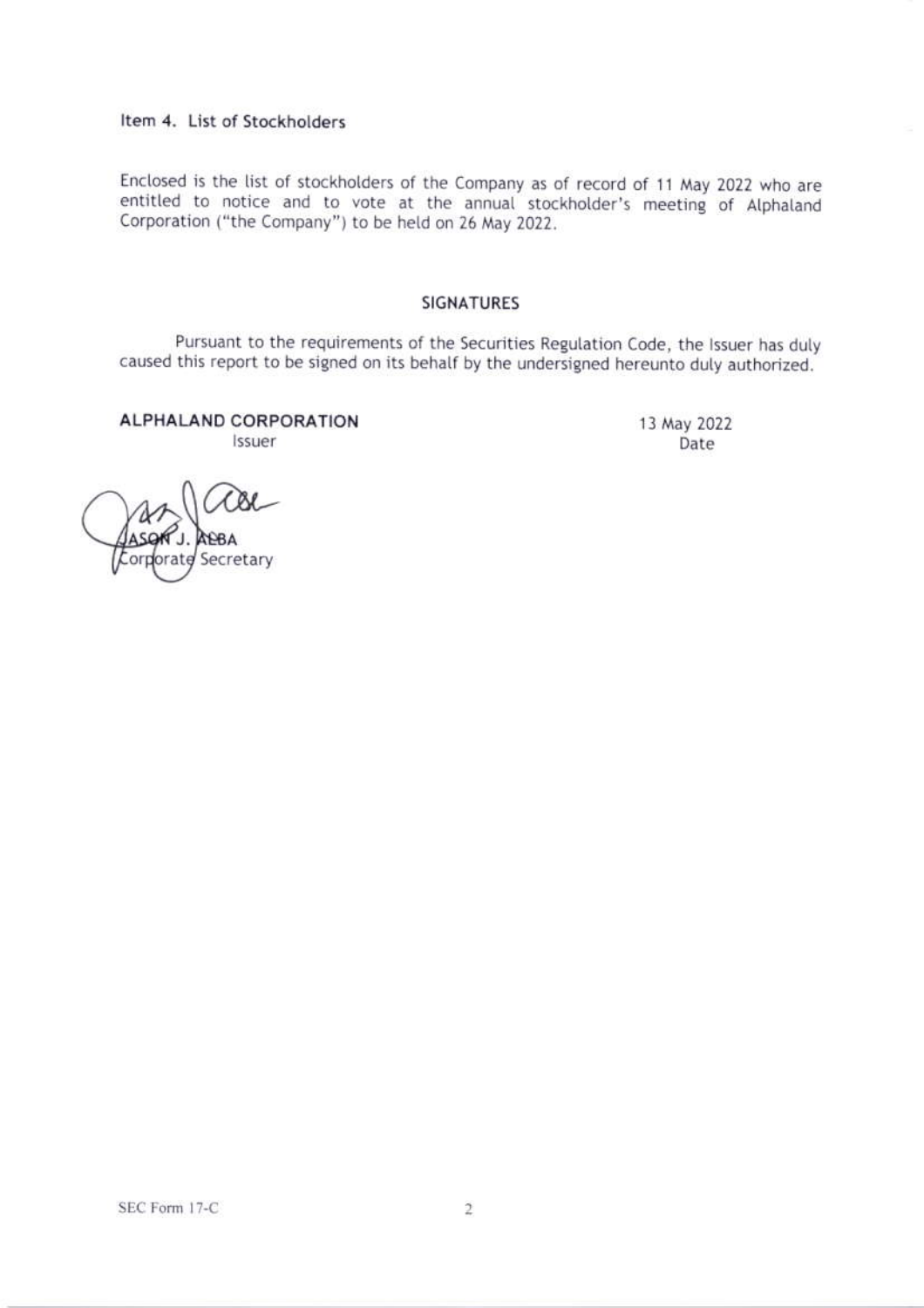### CERTIFICATION

I, JASON J. ALBA, Corporate Secretary of ALPHALAND CORPORATION with SEC. registration number 183835 with principal office at 5<sup>th</sup> Flr. Alphaland Makati Place, 7232 Ayala Ave., cor. Malugay St., Makati City, on oath state:

- 1. That on behalf of ALPHALAND CORPORATION, I have caused this SEC Form 17C (List of Stockholders entitled to vote) to be prepared;
- 2. That I read and understood its contents which are true and correct of my own personal knowledge and/or based on true records;
- 3. That the company ALPHALAND CORPORATION will comply with the requirements set forth in SEC Notice dated June 24, 2020 for a complete and official submission of reports and/or documents through electronic mail; and
- 4. That I am fully aware that documents filed online which requires pre-evaluation and/or processing fee shall be considered complete and officially received only upon payment of a filing fee.

In witness whereof, I have hereunto set my hand this

ecretary

MAY<sub>1</sub>

SUBSCRIBED AND SWORN TO before me this Affiant exhibiting to me his TIN 127-577-540.

3 2022 at Makati City. day of

Doc No.  $\mathcal{U}$ : Page No.  $47$ ; Book No.  $167$ Series of 20 750

**GEORGE DAVID D. SITON** Appointment/No. M-332 Notary Public for Makati City Until December 31, 2022 Executive Bldg. Center Makati Ave. cor. Jupiter St., Makati City Roll of Attorneys No. 68402 MCLE Compliance No. VI-0021936-3-29-2019 IBP No. 002282 / Lifetime Member / 5-8-17 PTR No. 2235859 / 01.05.2021 / Parañaque City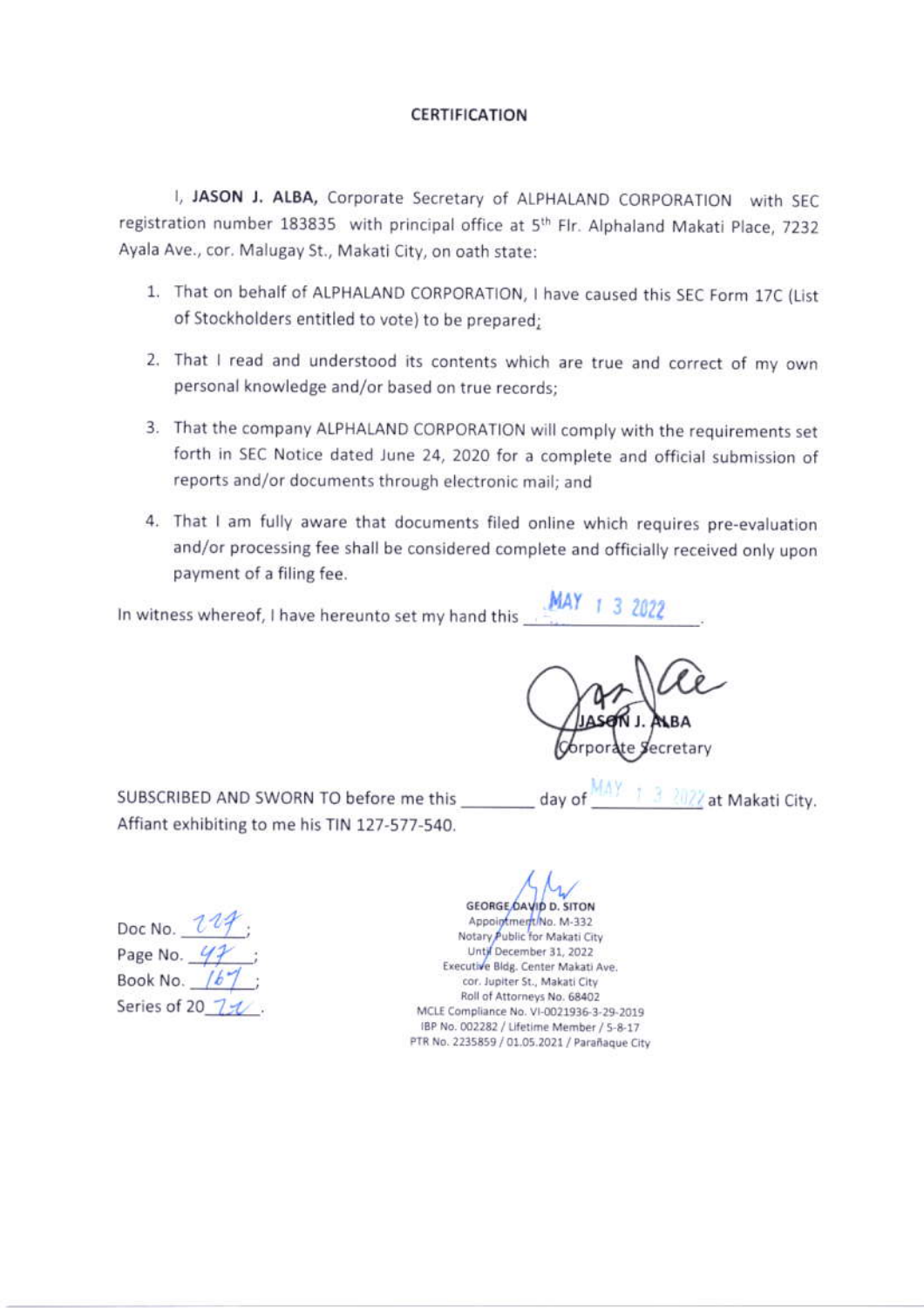### ALPHALAND CORPORATION LIST OF STOCKHOLDERS AS OF MAY 11, 2022 - RECORD DATE

|     |                                                    |             | Citizenship | No. of Shares  | $\%$   |
|-----|----------------------------------------------------|-------------|-------------|----------------|--------|
| 1.  | Alphaland Development, Inc.                        |             | Filipino    | 13,792,109,780 | 51.06% |
| 2.  | Andolano, Domingo                                  |             | Filipino    | 5,000          | 0.00%  |
| 3.  | Ang, Jason Te                                      |             | Filipino    | 50,000         | 0.00%  |
| 4.  | Angara, Juan Edgardo M.                            |             | Filipino    | 10             | 0.00%  |
| 5.  | Arculli, Derek                                     |             | Filipino    | 100,000,000    | 0.37%  |
| 6.  | Asperin, Michael Angelo Patrick                    |             | Filipino    | 1,000          | 0.00%  |
| 7.  | Au, Owen Nathaniel S. ITF Li Marcus M. Au          |             | Filipino    | 100            | 0.00%  |
| 8.  | <b>Azurestar Corporation</b>                       |             | Filipino    | 280,626,360    | 1.04%  |
|     | Bantugan, Arnold Janssen T. or Christine Angeli L. |             |             |                |        |
| 9.  | Bantugan                                           |             | Filipino    | 20,000         | 0.00%  |
| 10. | Bautista, Jaime J.                                 |             | Filipino    | 10             | 0.00%  |
| 11. | <b>Boerstar Corporation</b>                        |             | Filipino    | 1,677,884,300  | 6.21%  |
| 12. | Boquiron, Joel &/or Elvira                         |             | Filipino    | 2,000          | 0.00%  |
| 13. | Borshchevskaya, Marina                             |             | Russian     | 900            | 0.00%  |
| 14. | Castro, Maria Rita                                 |             | Filipino    | 30,500         | 0.00%  |
| 15. | Citadel Investments Limited                        |             | Filipino    | 100,000,000    | 0.37%  |
| 16. | Citibank N.A. Manila FAO 6002079432                |             | American    | 54,000         | 0.00%  |
| 17. | Coherco Sec., Inc. FAO 130118091401                |             | Russian     | 197,000        | 0.00%  |
| 18. | Coherco Sec., Inc. FAO 181513051200                |             | Filipino    | 168,000        | 0.00%  |
| 19. | Cruz, Conrado S. &/or Vivian A. Cruz               |             | Filipino    | 4,000          | 0.00%  |
| 20. | Crystalventures, Inc.                              |             | Filipino    | 47,198,420     | 0.17%  |
| 21. | De Ocampo, Rosalinda &/or Leonard                  |             | Filipino    | 10,000         | 0.00%  |
| 22. | De Ocampo, Rosalinda R.                            |             | Filipino    | 61,000         | 0.00%  |
| 23. | De Pio, Annaive Ezra                               |             | Filipino    | 30,500         | 0.00%  |
| 24. | Diaz, Johann Dale J.                               |             | Filipino    | 10             | 0.00%  |
| 25. | Digamon, Rolando                                   |             | Filipino    | 5,000          | 0.00%  |
| 26. | Dumandan, Marcos M.                                |             | Filipino    | 30,500         | 0.00%  |
| 27. | Earthlight, Inc.                                   |             | Filipino    | 25,061,400     | 0.09%  |
| 28. | Empuerto, Engelbert T. or Alexander M. Empuerto    |             | Filipino    | 10             | 0.00%  |
| 29. | Erese, Cherry Manalo                               |             | Filipino    | 97,000         | 0.00%  |
| 30. | Eviota, Fidel &/or Lilia                           |             | Filipino    | 122,000        | 0.00%  |
| 31. | G. D. Tan & Co., Inc.                              |             | Filipino    | 70,000         | 0.00%  |
| 32. | Galaxyhouse, Inc.                                  |             | Filipino    | 47,575,450     | 0.18%  |
| 33. | Gemplace Resources, Inc.                           |             | Filipino    | 46,877,410     | 0.17%  |
| 34. | <b>Globalcentric Corporation</b>                   |             | Filipino    | 25,118,000     | 0.09%  |
| 35. | Gomez, Josefino R.                                 |             | Filipino    | 3,110          | 0.00%  |
| 36. | Grey, Bianca Denise J.                             |             | Filipino    | 4,000          | 0.00%  |
| 37. | Herrera III, Florentino M.                         |             | Filipino    | 10             | 0.00%  |
| 38. | J. M. Barcelon & Co., Inc.                         |             | Filipino    | 15,000         | 0.00%  |
| 39. | Kashuba, Larysa                                    |             | Ukraine     | 50,000         | 0.00%  |
| 40. | Lim, Francisco Ed.                                 |             | Filipino    | 10             | 0.00%  |
| 41. | Locsin, Mario J.                                   |             | Filipino    | 1,000          | 0.00%  |
| 42. | Loustar Corporation                                |             | Filipino    | 55,641,840     | 0.21%  |
| 43. | M. J. Soriano Trading, Inc.                        |             | Filipino    | 1,000          | 0.00%  |
| 44. | <b>Major Holdings Corporation</b>                  |             | Filipino    | 90,118,820     | 0.33%  |
| 45. | Major Properties, Inc.                             |             | Filipino    | 73,881,180     | 0.27%  |
| 46. | Mega Access Capital Ventures Inc.                  |             | Filipino    | 25,205,930     | 0.09%  |
| 47. | Mercado, Zenaida A.                                |             | Filipino    | 10,000         | 0.00%  |
| 48. | Noble Care Management Corporation                  |             | Filipino    | 145,916,470    | 0.54%  |
| 49. | Olasiman, Edilberto O.                             |             | Filipino    | 110,000        | 0.00%  |
| 50. | Ongpin, Michelle S.                                |             | Filipino    | 1,000          | 0.00%  |
| 51. | Ongpin, Roberto V.                                 | Page 1 of 2 | Filipino    | 10             | 0.00%  |